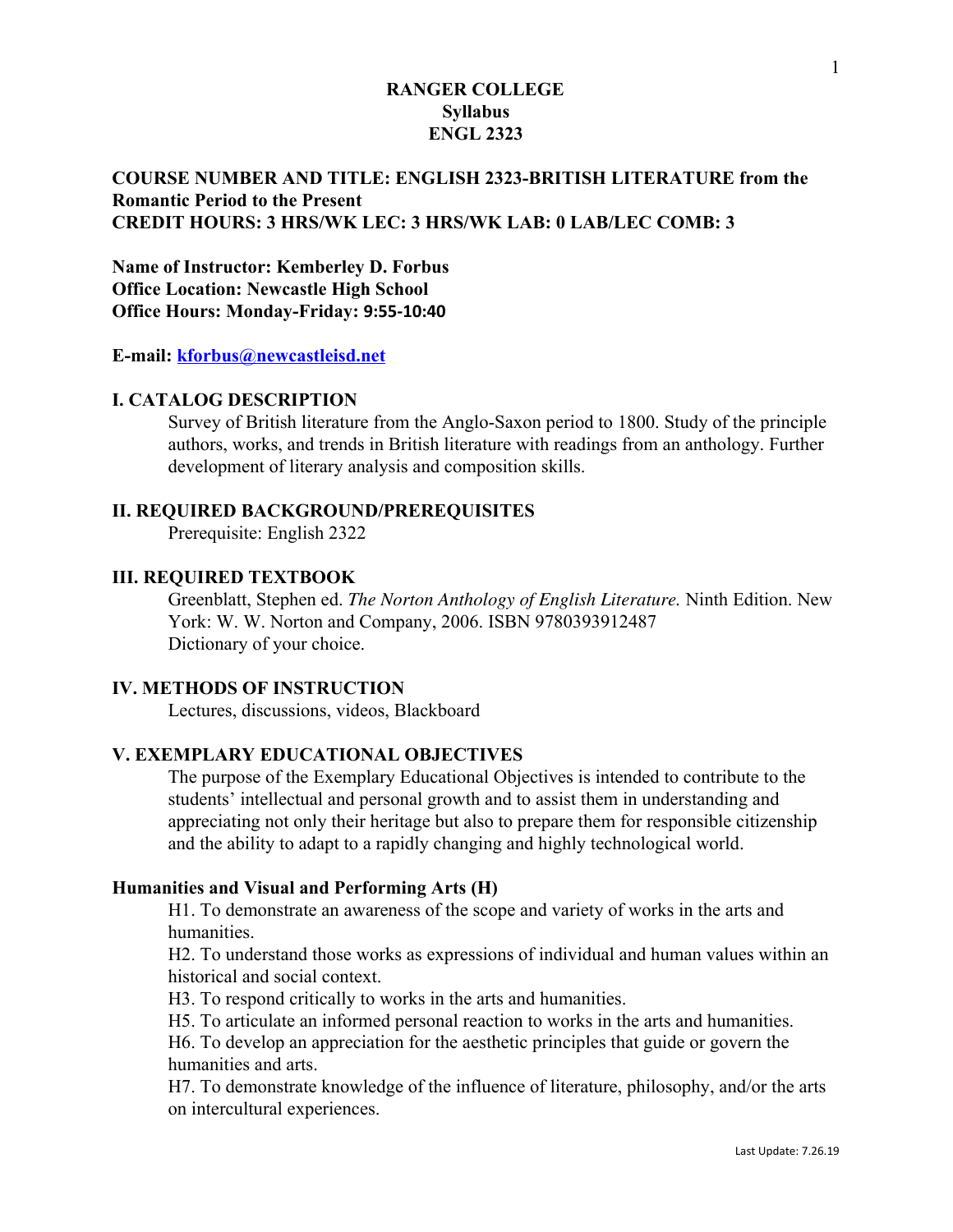## **V. BASIC INTELLECTUAL COMPETENCIES**

The Basic Intellectual Competencies listed below are the components of a process designed to assist and prepare students for becoming well-educated individuals who are intellectually flexible, articulate, and have the capacity to become responsible and creative members of society. These competencies are included in this course, and they are noted by the following numbering system:

B1: Reading- The ability to analyze and interpret a variety of printed materials, books, documents and articles above a 12th grade level.

B2: Writing-The ability to produce clear, correct and coherent prose adapted to purpose, occasion and audience-above a  $12<sub>th</sub>$  grade level.

B3: Speaking-The ability to communicate orally in clear, coherent and persuasive language appropriate to purpose, occasion and audience-above a  $12<sub>th</sub>$  grade level. B4: Listening-The ability to analyze and interpret various forms of spoken

communication, possess sufficient literacy skills of writing and reading-above a 12th grade level.

B5: Critical Thinking-The ability to apply both qualitative and quantitative skills analytically and creatively to subject matter to evaluate arguments and construct alternative strategies.

## **VI. COURSE OBJECTIVES**

- 1. To demonstrate an understanding of the attitudes and philosophy of the Romantic, Victorian, Modern, and Postmodern periods.
- 2. To understand the characteristics of the Romantic, Victorian, Modern, and Postmodern periods.
- 3. To select and support personal judgment of works from the Romantic through the Postmodern period and evaluate a specific work (or works) based upon the characteristics of these time periods (philosophical, historical, etc.).
- 4. To effectively analyze various examples of literature from these periods in light of historical context, critical theories, and/or formal elements (creating essays which demonstrate analysis of literature).
- 5. To demonstrate an awareness that literature is a reflection of man's continuing search into the human experience regardless of the time or locale in which it is written. (H5) (H3) (H6) (B1) (B2) (B3) (B4) (B5)
- 6. To place the historical events in chronological sequence and correlate the philosophical and literacy activities with that history. (H2) (H3) (H6) (H7) (B1) (B2) (B3) (B4) (B5)

## **VII. COURSE/CLASSROOM POLICIES**

1. Regular and punctual attendance is required of all students. If the student has the equivalence of three weeks of absences in a course in which he/she is currently enrolled, the instructor may drop the student from the course." (*Ranger College Catalog)*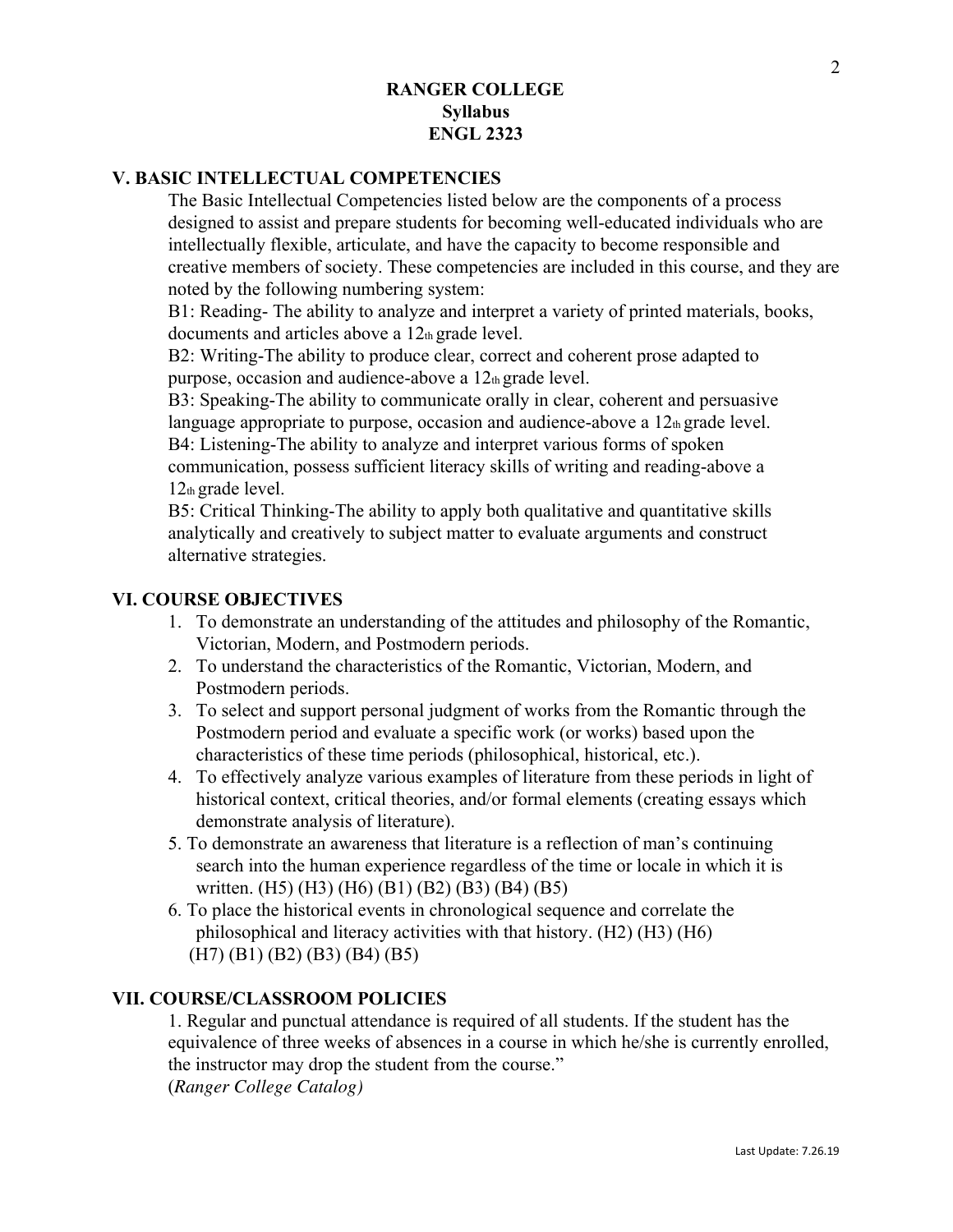2. Students are expected to participate in class discussions and come to class having done the assigned readings.

3. Make-up tests should be completed within one week of the original due date. Any test not made up within one week of the original due date will receive a grade of zero. 4. Any assessment reflecting cheating, plagiarism or any other form of academic

dishonesty will receive a grade of zero.

5. Adult behavior is expected of all students at all times. Misconduct and disruptive behavior, including sleeping in class, will result in immediate dismissal from class. 6. Tutoring is available in the room 210 at Newcastle High School.

7. ADA Statement: Ranger College provides a variety of services for learning and/or physical disabilities. The student is responsible for making the initial contact with the Ranger College Counselor. It is advisable to make this contact before or immediately after the semester begins.

8. All cell phones must be kept off during class.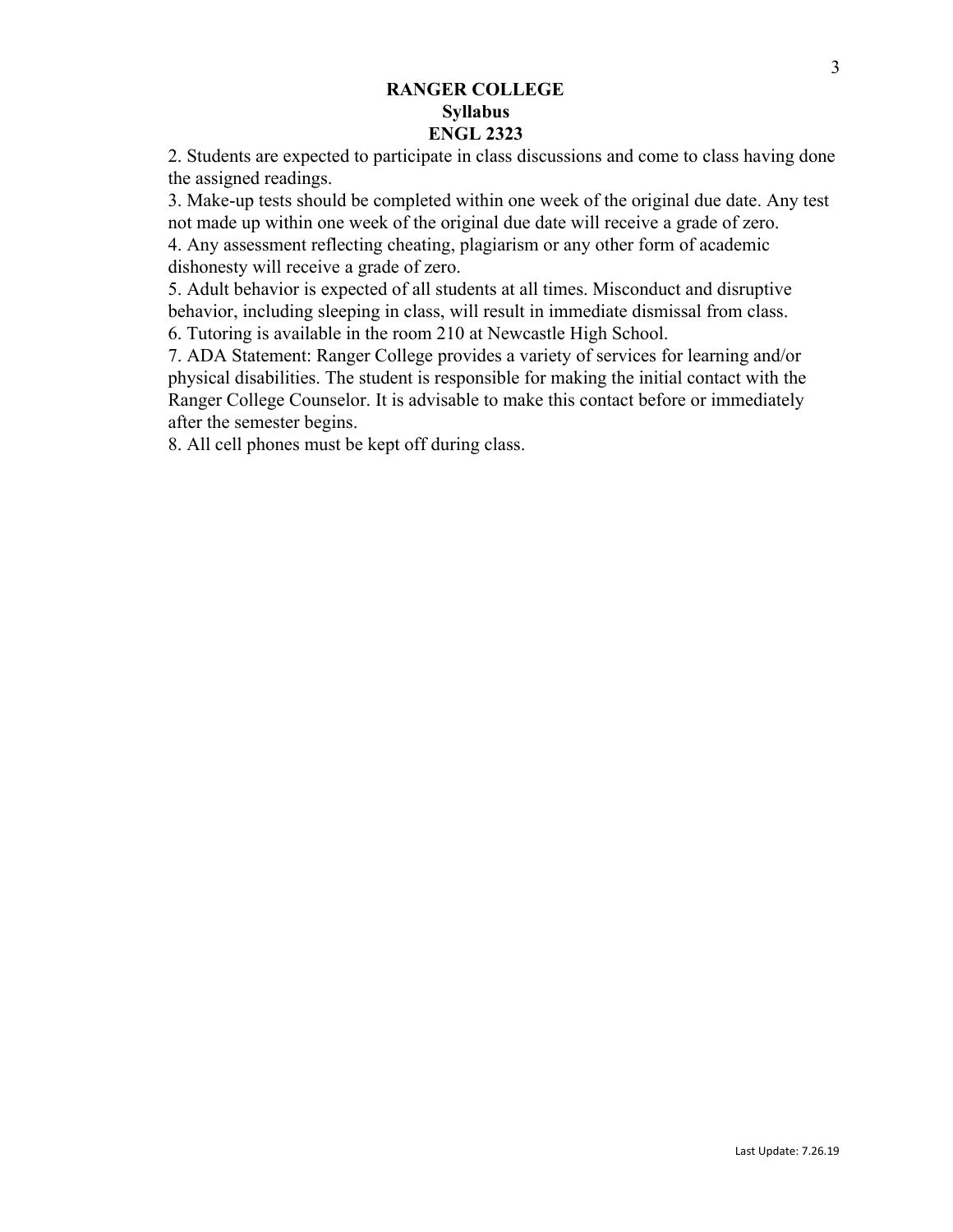#### **VIII. COURSE CALENDAR**

See separate document.

### **IX. DISCUSSION BOARDS**

Students will post in BlackBoard weekly reading responses. Initial blog posts are due by 11:59 pm on Sunday. These posts will be 1 short paragraph of at least 100 words, where you briefly (1) respond/answer the blog question for that week, (2) use text evidence to support your answer, and (3) convey a question that arose out of your reading. In addition, students must give each blog entry an original title. Students must fulfill all of these requirements to receive credit for their blog posts.

1 paragraph 100-1500 words Answer the question Provide text evidence Convey question

In addition to blog posts, students will comment on one other's initial blog posts. Blog responses are due by 11:59 pm on Sundays. These responses will be at least 1 paragraph of at least 50 words in which the student offers a brief answer to the blogger's question. Responses must also refer to the week's reading, although responses do not need direct quotations. Students must fulfill all of these requirements to receive credit for their blog responses.

Initial blog posts are worth six (6) points and responses are worth two (4) points each.

## **X. ANALYTICAL PAPER**

All essays will use the MLA heading and header.

Please read the syllabus for word count requirements and font type and size requirements.

All essays will be 3-5 paragraphs.

The introduction should be well developed with the thesis as the LAST sentence of the paragraph.

The body paragraphs will contain a topic sentence, support for the topic sentences, and a tie-up sentence to finish the paragraph.

The conclusion will restate the thesis, summarize the main points, and provide a closing thought or final sentence.

All essays will be given an original title.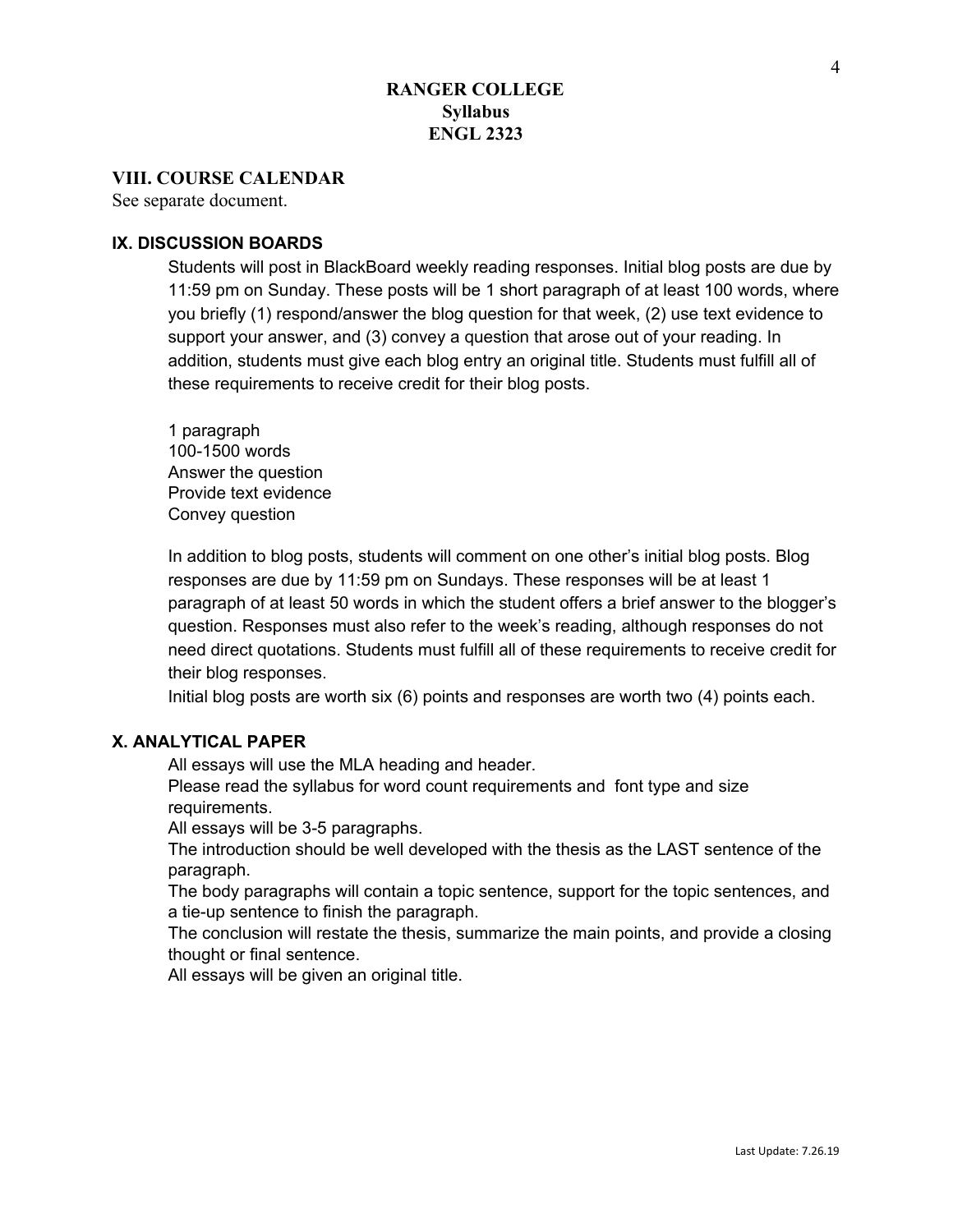# **XI. EXAMPLE OF MLA FORMATTED PAPER (heading and header)**



#### **XII. ASSESSMENT**

Tests will be given in class. They will include objective and short essay type questions. Students will do a research paper. The final grade will be determined as follows:

Daily work = 40% Major Writing pieces and test = 40% Final exam = 20%

A=90-100 B=80-89 C=70-79 D=60-69 Below 60=F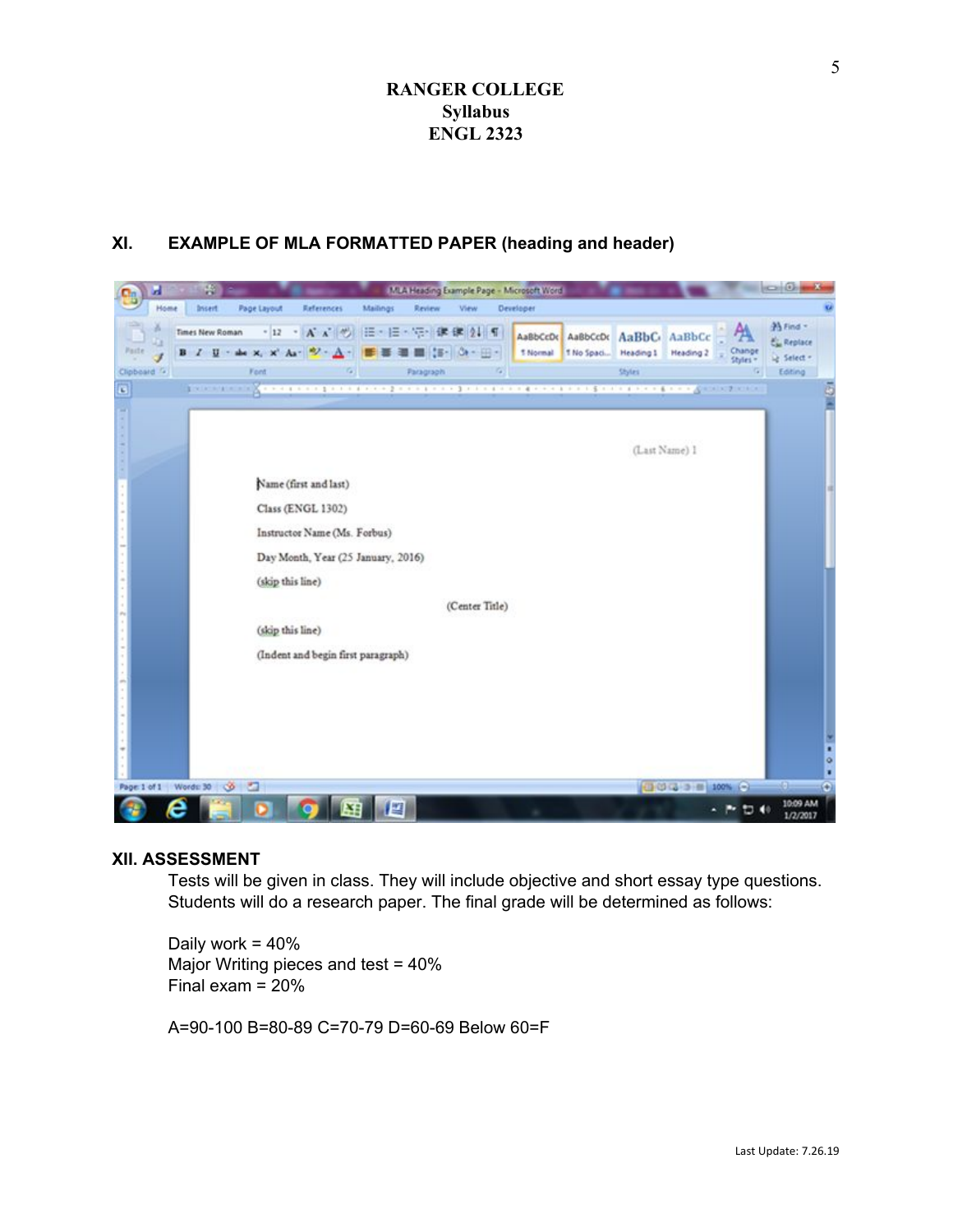Objective and short essay tests will determine the extent the student has read and grasped the major ideas in the assigned pieces of literature (Course Objective 1).

Objective and short essay tests will be used to determine the extent to which the student comprehends the relationship between the literature of the past and the lives of the people of that time period (Course Objective 2).

Objective and short essay tests will show the extent to which the student knows the historical sequence of events and relates the literature of that time period to those events (Course Objective 3).

ADMISSIONS, EMPLOYMENT, AND PROGRAM POLICIES OF RANGER COLLEGE ARE NONDISCRIMINATORY IN REGARD TO RACE, CREED, COLOR, SEX, AGE, DISABILITY, AND NATIONAL ORIGIN.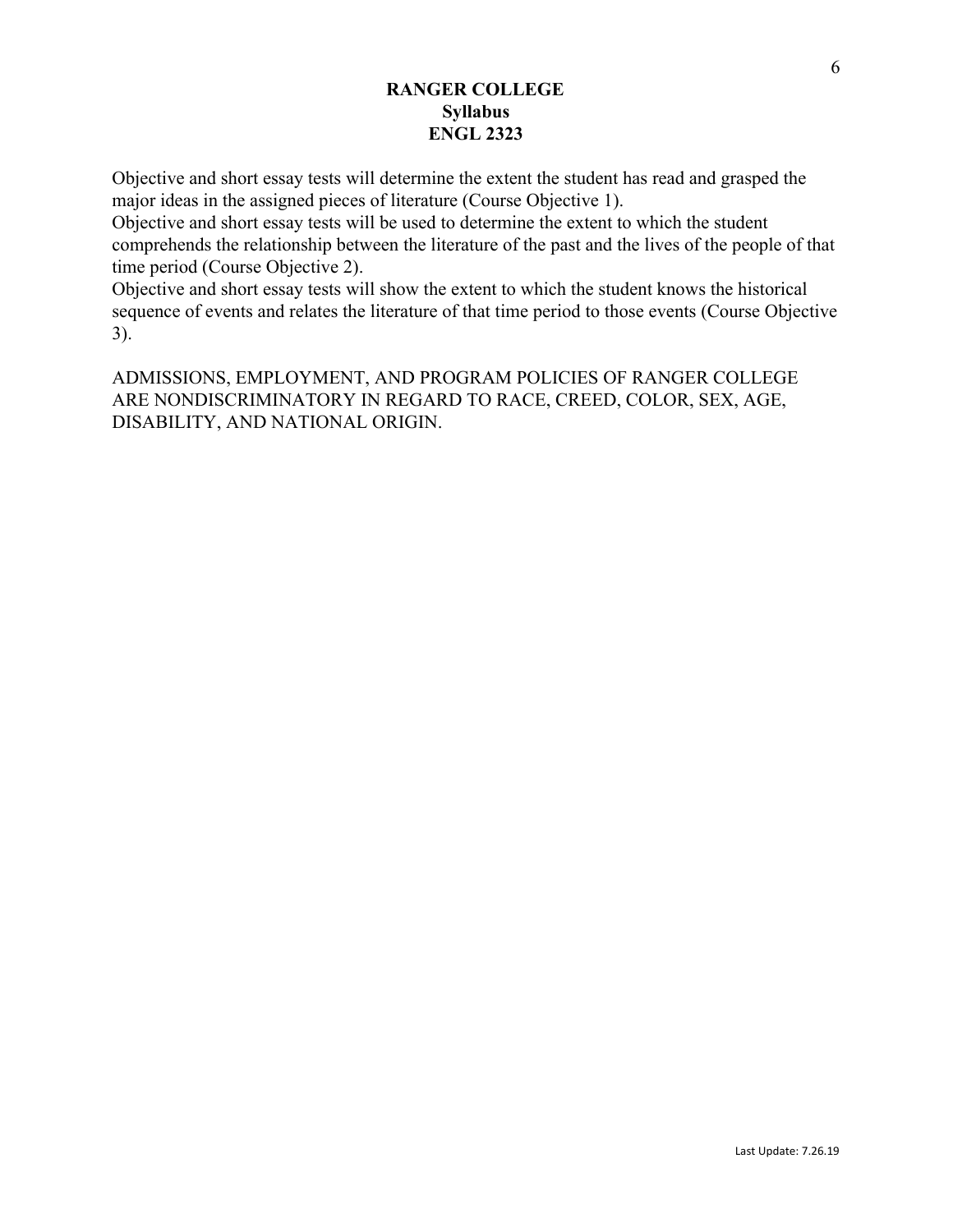### **XIII. RECEIPT OF SYLLABUS**

I HAVE RECEIVED AND UNDERSTAND THE INFORMATION IN THE SYLLABUS FOR ENGLISH 2322, AND I AGREE TO ABIDE BY THE STATED POLICIES.

 $Signed: \begin{tabular}{|c|c|c|c|c|} \hline \hline \multicolumn{3}{|c|}{3} & \multicolumn{3}{|c|}{5} & \multicolumn{3}{|c|}{5} \\ \hline \multicolumn{3}{|c|}{5} & \multicolumn{3}{|c|}{5} & \multicolumn{3}{|c|}{5} & \multicolumn{3}{|c|}{5} & \multicolumn{3}{|c|}{5} & \multicolumn{3}{|c|}{5} & \multicolumn{3}{|c|}{5} & \multicolumn{3}{|c|}{5} & \multicolumn{3}{|c|}{5} & \multicolumn{3}{|c|}{5} & \multicolumn{3}{|$ 

Legibly print the following information:

Name\_\_\_\_\_\_\_\_\_\_\_\_\_\_\_\_\_\_\_\_\_\_\_\_\_\_\_\_\_\_\_\_\_ Date\_\_\_\_\_\_\_\_\_\_\_\_\_\_\_\_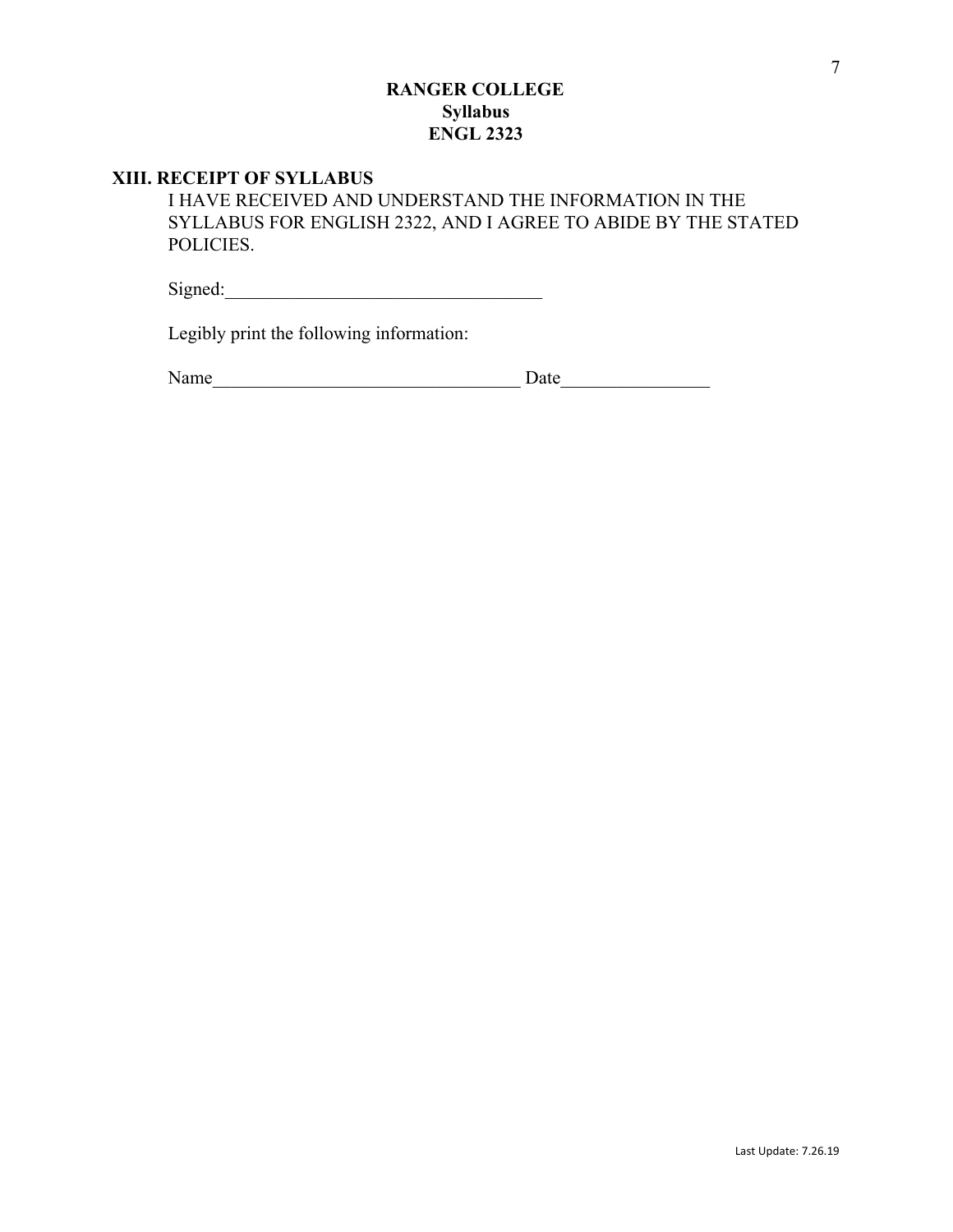| Eng. 2323                    | <b>Notes/Discussion</b>                                   | <b>Reading</b>                                                                                                                                                                                                                                                            | <b>Assessment</b>            |
|------------------------------|-----------------------------------------------------------|---------------------------------------------------------------------------------------------------------------------------------------------------------------------------------------------------------------------------------------------------------------------------|------------------------------|
| Week 1<br>Romantic<br>Period | Romantic Period p. 3<br>William Blake p. 112              | "A Song of Liberty" p. 159<br>From "Songs of<br>Innocence"<br>pp. 118<br>"The Chimney Sweeper"<br>pp. 121<br>"Infant Joy" pp. 123                                                                                                                                         | <b>Discussion</b><br>Topic 1 |
| Week 2                       | William Wordsworth<br>p. 270<br>Dorothy Wordsworth p. 402 | "Lines Composed a Few<br><b>Miles Above Tintern</b><br>Abbey" pp. 288<br>"I Wandered Lonely as a<br>Cloud" pp. 334<br>"Resolution and<br>Independence"<br>pp. 330<br>"Grasmere Journals"<br>p. 406<br>Oct. 3, 1800 pp. 406-407;<br>May 4, 7, 1802 pp.<br>411-412, 412-413 | <b>Discussion</b><br>Topic 2 |
| Week 3                       | Coleridge p. 437<br>Shelley p. 748                        | "The Lime-Tree Bower My<br>Prison" pp. 44<br>"Ozymandias" p. 776<br>A Song: Men of England                                                                                                                                                                                | <b>Discussion</b><br>Topic 3 |
| Week 4                       | Shelley p. 748                                            | "England in 1819" p. 790<br>"Ode to the West Wind"<br>pp. 791<br>"Prometheus Unbound" pp.<br>793                                                                                                                                                                          | Discussion<br>Topic 4        |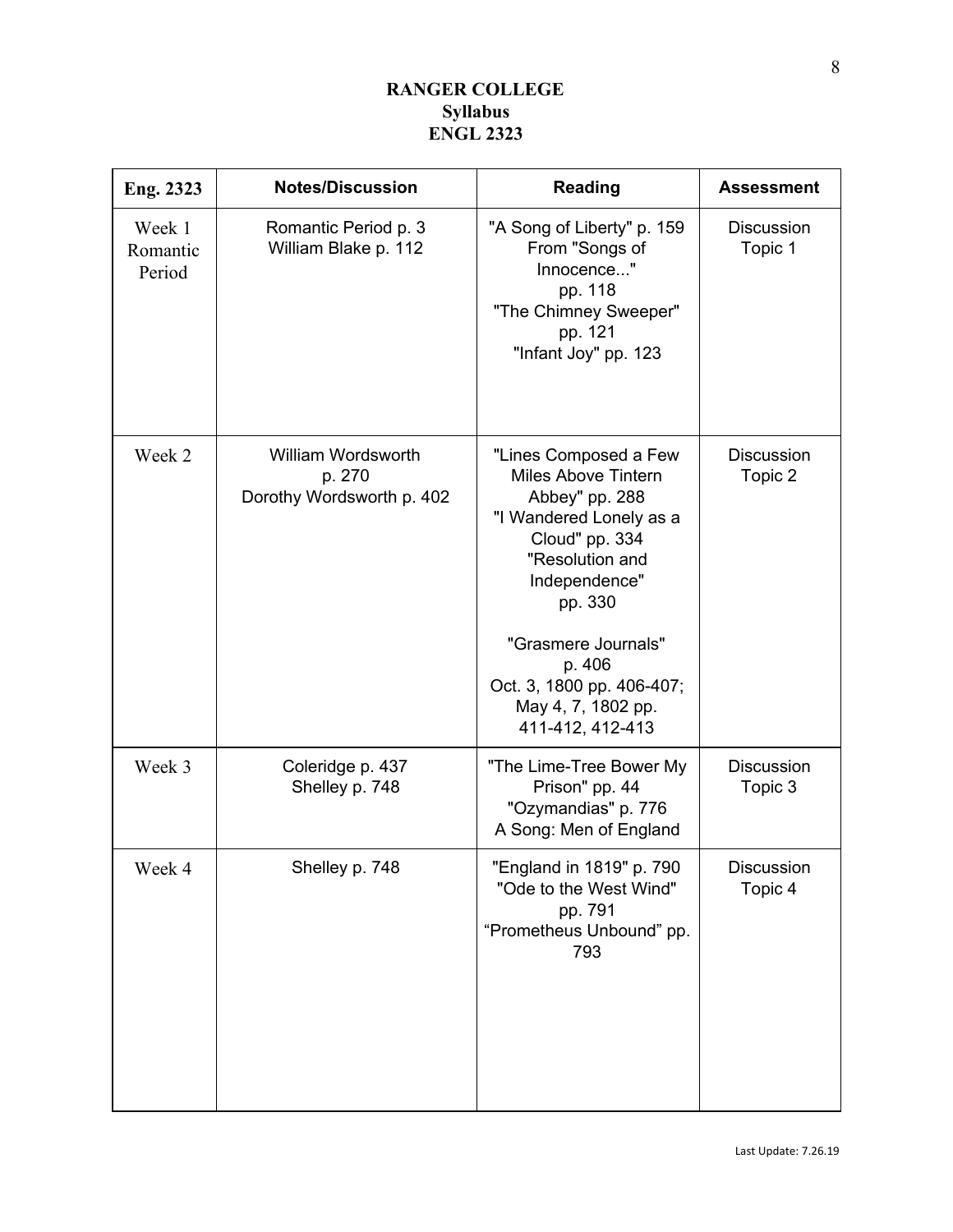| Eng. 2323                     | <b>Notes/Discussion</b>                                                                                                                      | <b>Reading</b>                                                                                                                                                                                                                | <b>Assessment</b>                                                                                                      |
|-------------------------------|----------------------------------------------------------------------------------------------------------------------------------------------|-------------------------------------------------------------------------------------------------------------------------------------------------------------------------------------------------------------------------------|------------------------------------------------------------------------------------------------------------------------|
| Week 5                        | Shelley p. 748<br>Keats p. 901<br>Introduce Romantic Analytical<br>Essay                                                                     | "On First Looking into<br>Chapman's Homer"<br>p. 904<br>"When I have Fears that I<br>may Cease to be" p. 911<br>"Ode to a Nightingale"<br>pp. 927<br>"Ode to a Grecian Urn"<br>pp. 930<br>"To Percy Bysshe Shelley"<br>p. 979 | <b>Discussion</b><br>Topic 5<br>Romantic<br><b>Analytical Essay</b><br><b>Test</b><br>1-Romantic<br><b>Period Test</b> |
| Week 6<br>Victorian<br>Period | Introduction of the Victorian<br>Period p. 1017<br>Tennyson p. 1156<br><b>Elizabeth Barrett Browning</b><br>p 1123<br>Robert Browning p 1275 | "The Lady of Shalott"<br>pp. 1161<br>Sonnets from the<br>Portuguese pp. 1129<br>Sonnet 43 "How do I love<br>thee? Let me count the<br>ways" pp. 1130<br>"My Last Duchess"<br>pp. 1282                                         | <b>Discussion</b><br>Topic 6                                                                                           |
| Week 7                        | Oscar Wilde p. 1720                                                                                                                          | "The Importance of Being<br>Earnest" p. 1733                                                                                                                                                                                  | <b>Discussion</b><br>Topic 7<br>Victorian Lit.<br>Essay<br>Test 2- Victorian<br>Lit. Test                              |
| Week 8                        | <b>Spring Break</b>                                                                                                                          | <b>Spring Break</b>                                                                                                                                                                                                           | <b>Spring Break</b>                                                                                                    |
| Week 9<br>Modern<br>Period    | <b>Introduction of Modern Period</b><br>p. 1887<br>Joseph Conrad p. 1947<br>Intro to Research Project Paper<br>Due April 12                  | <b>Heart of Darkness</b><br>pp. 1951-1975                                                                                                                                                                                     | <b>Discussion</b><br>Topic 8                                                                                           |